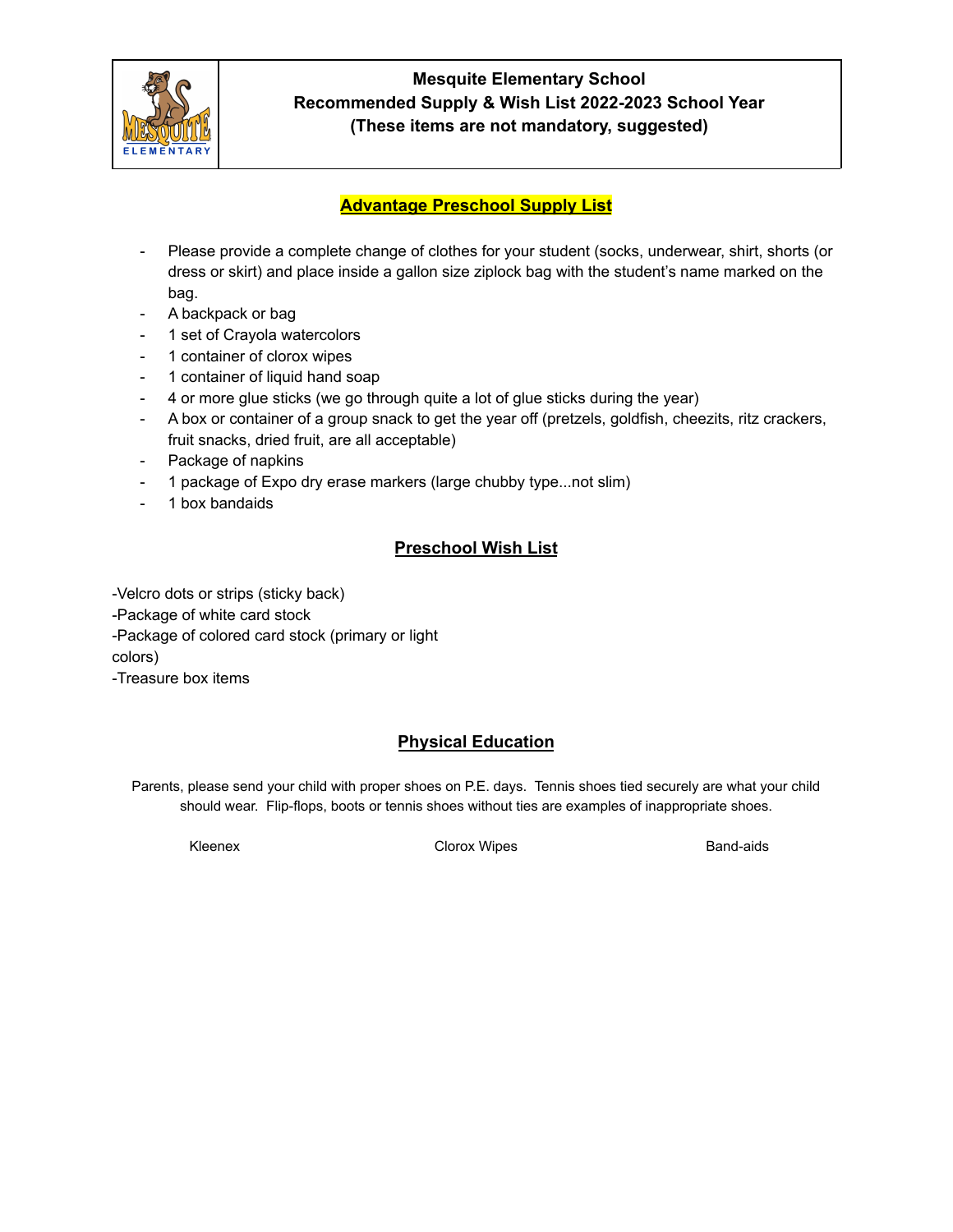

#### **Kindergarten Supply List**

Choose ONE of the following:

A \$25 donation (can not be tax credit) to Kindergarten and a small backpack

OR

- 1 Backpack
- 4 Boxes (24 count) Crayola crayons
- 1 Box Crayola markers (classic colors)
- 1 Set of Crayola Watercolors
- 1 Box of Ticonderoga pencils #2
- 12 Glue Sticks
- 1 Bottle of white glue
- 1 pair of Fiskars scissors
- 1 Box of tissue
- 1 Package of Expo dry erase markers
- 1 1" White binder with clear front pockets
- 1 Disinfectant wipes (Clorox)

#### **Kindergarten Wish List**

Colored copy paper Gallon Ziplock bags Color pencils **Bandaids** Antibacterial Hand soap White card stock Fun Stickers **Paper towels** 

Watercolors **Antibacterial hand sanitizer** Antibacterial hand sanitizer Snacks Treasure box items (new)

#### **Art Class Wish List**

Clorox wipes or baby/hand wipes Glue sticks Washable Markers

Pipe cleaners Crayola watercolor set

## **Library Wish List**

Ticonderoga pencils 16 count crayons Electric Pencil Sharpener Gently used books Magic Erasers

## **Physical Education**

Parents, please send your child with proper shoes on P.E. days. Tennis shoes tied securely are what your child should wear. Flip-flops, boots or tennis shoes without ties are examples of inappropriate shoes. Kleenex **Clorox Wipes** Clorox Clorox Clorox Clorox Clorox **Band-aids** 

#### **Special Education Resource**

Kleenex Clorox Wipes Glue Sticks

Expo Dry Erase Markers Snacks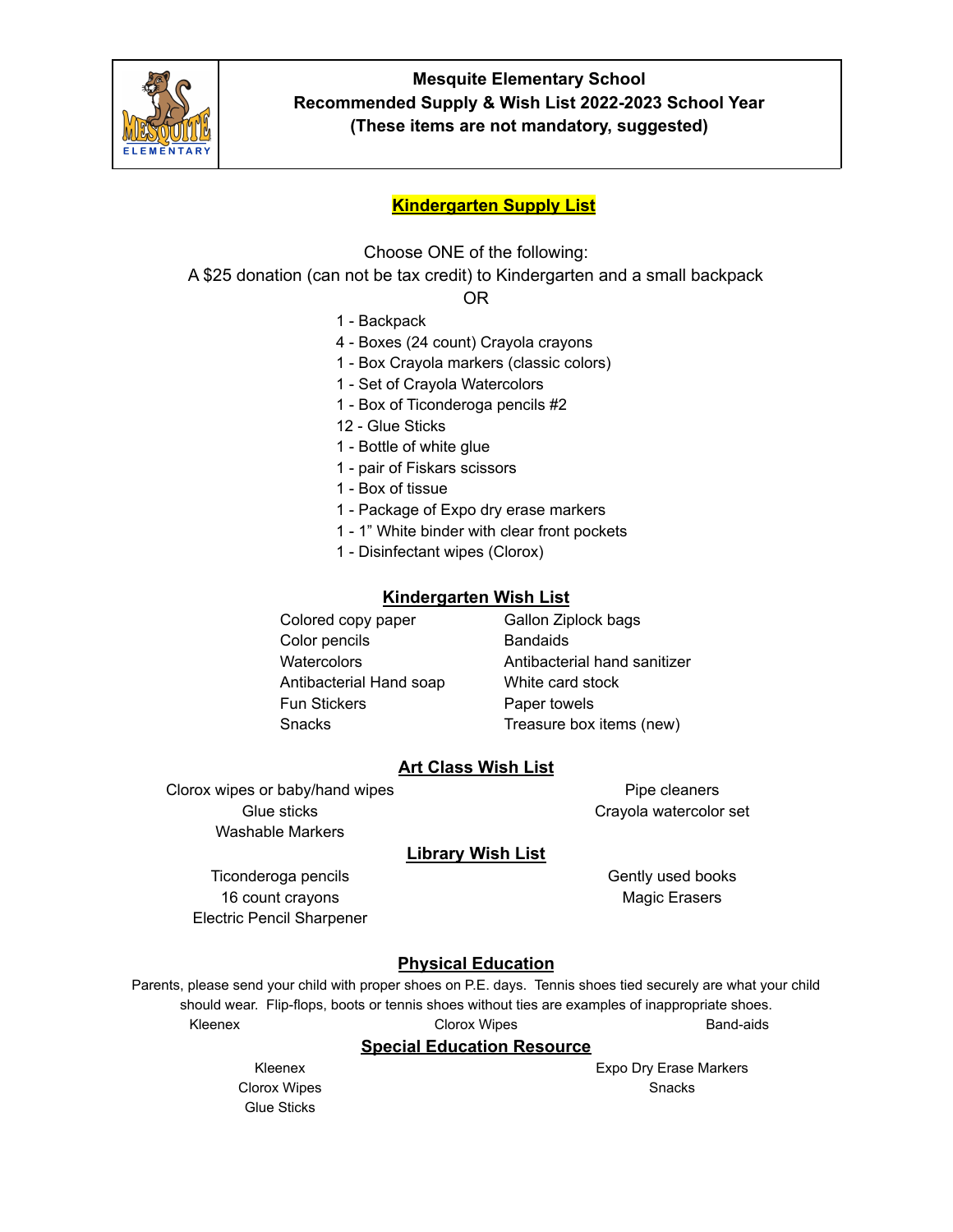

#### **First Grade Supply List**

- 1 Backpack (NO wheels)
- 1 Crayola Watercolors
- 4 Box (24 count) Crayola crayons
- 2 Box colored pencils
- 2 Box of Ticonderoga pencils #2
- 10 Glue sticks
- 2 Bottles of white glue
- 1 Pair of Fiskars scissors
- 2 Box of Kleenex tissues
- 1 Package of dry erase markers
- 1 One inch white binder w/front clear pocket
- 1 Half inch white binder w/clear front pocket
- 2 Disinfectant wipes
- 3 2 Pocket folders solid (no brads)
- 1 Composition Notebook
- 1 Large or small ziplock bags
- 3 Big pink erasers

## **First Grade Wish List**

Colored copy paper Brown lunch sacks Paper towels Treasure Box Items (new) Amazon/Target/Dollar Tree Gift Cards

## **Art Class Wish List**

Clorox wipes or baby/hand wipes Crayola Watercolor set Copy paper

Erasers Black or colored Sharpies

## **Library Wish List**

Donated new/used books for the quarter book sale Ticonderoga pencil 16 count crayons

Pencil Sharpener Magic Erasers

# **Physical Education**

Parents, please send your child with proper shoes on P.E. days. Tennis shoes tied securely are what your child should wear. Flip flops, boots, or tennis shoes without ties are examples of inappropriate shoes.

> Kleenex Clorox Wipes Band-aids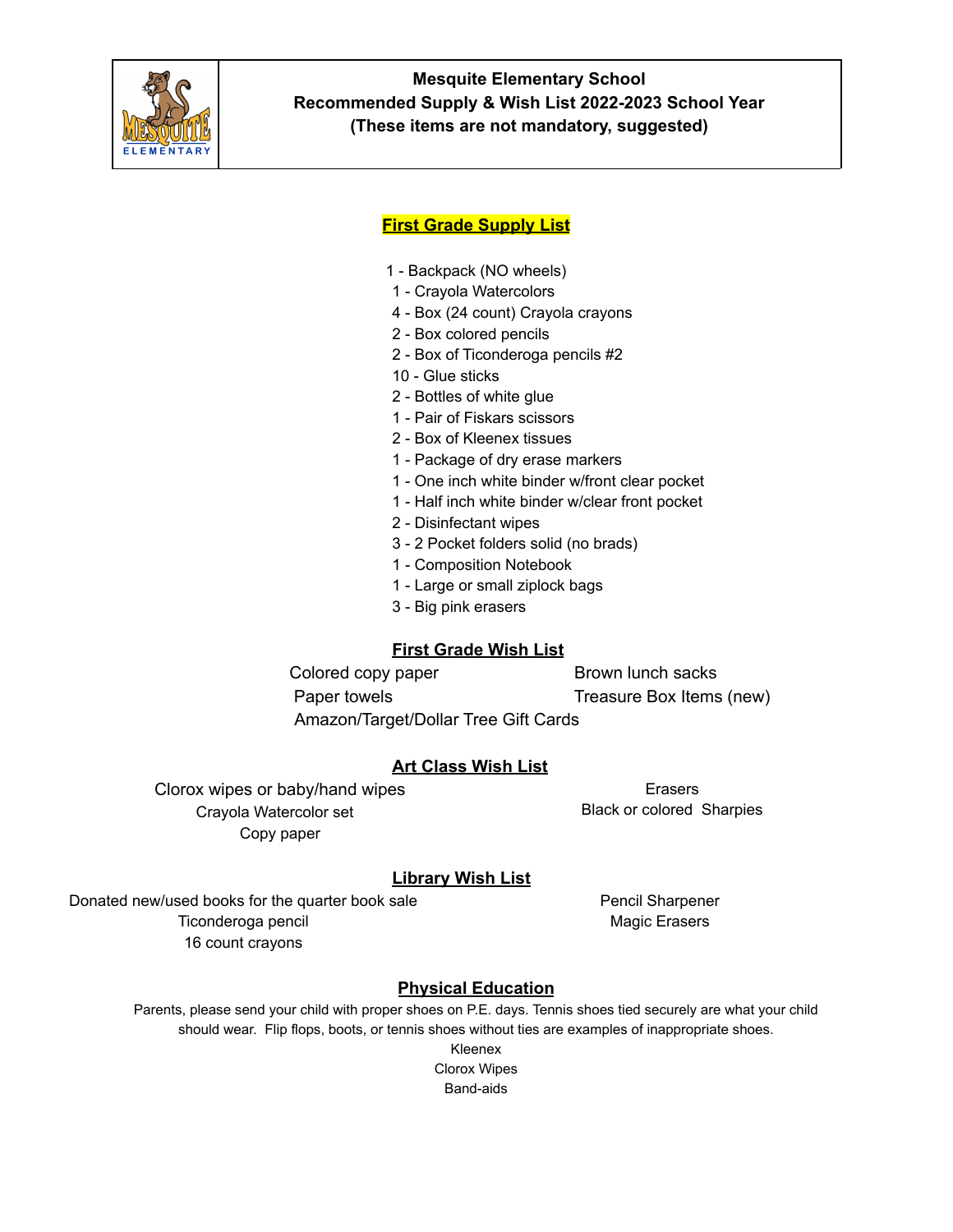

## **Second Grade Supply List**

- 3 Boxes of **sharpened** Ticonderoga pencils #2
- 1- 1 inch binder w/plastic sleeve 1- Ear Buds
- 
- 
- 
- 
- 
- 
- 1-Box Ziploc Sandwich Bags 1 Box Crayola markers
- 1-Box Ziploc Gallon size 1- Box Bandaids
- \*Plastic Page Protectors
- 
- 4 packs glue sticks (8 pack) 3 Boxes (24 count) Crayola crayons
- 3 Small packages of erasers 3 Two pocket plastic folders with prongs 3 - Composition notebooks (blue, yellow, any color)
- 3 Clorox wipes 3 Boxes Kleenex
- 1 Pencil Box 1 Package Highlighters
- 1-Fiskars scissors 5 Packs Expo whiteboard markers(4 pk)
	-
	-

## **\*\*\*\*Or a \$25 gift card for supplies for Second Grade and a backpack\*\*\*\***

#### **Second Grade Wish List**

Amazon Gift Cards **Hand Sanitizer** 

Treasure Box Items **Colored Card Stock** 

## **Art Class Wish List**

Clorox wipes or baby/hand wipes Washable markers Pink erasers

White cardstock paper White glue bottles

# **Library Wish List**

Donated new/used books for quarter book sale Magic Erasers

## **Physical Education**

Parents, please send your child with proper shoes on P.E. days. Tennis shoes tied securely are what your child should wear. Flip flops, boots, or tennis shoes without ties are examples of inappropriate shoes.

Kleenex Clorox Wipes Band-aids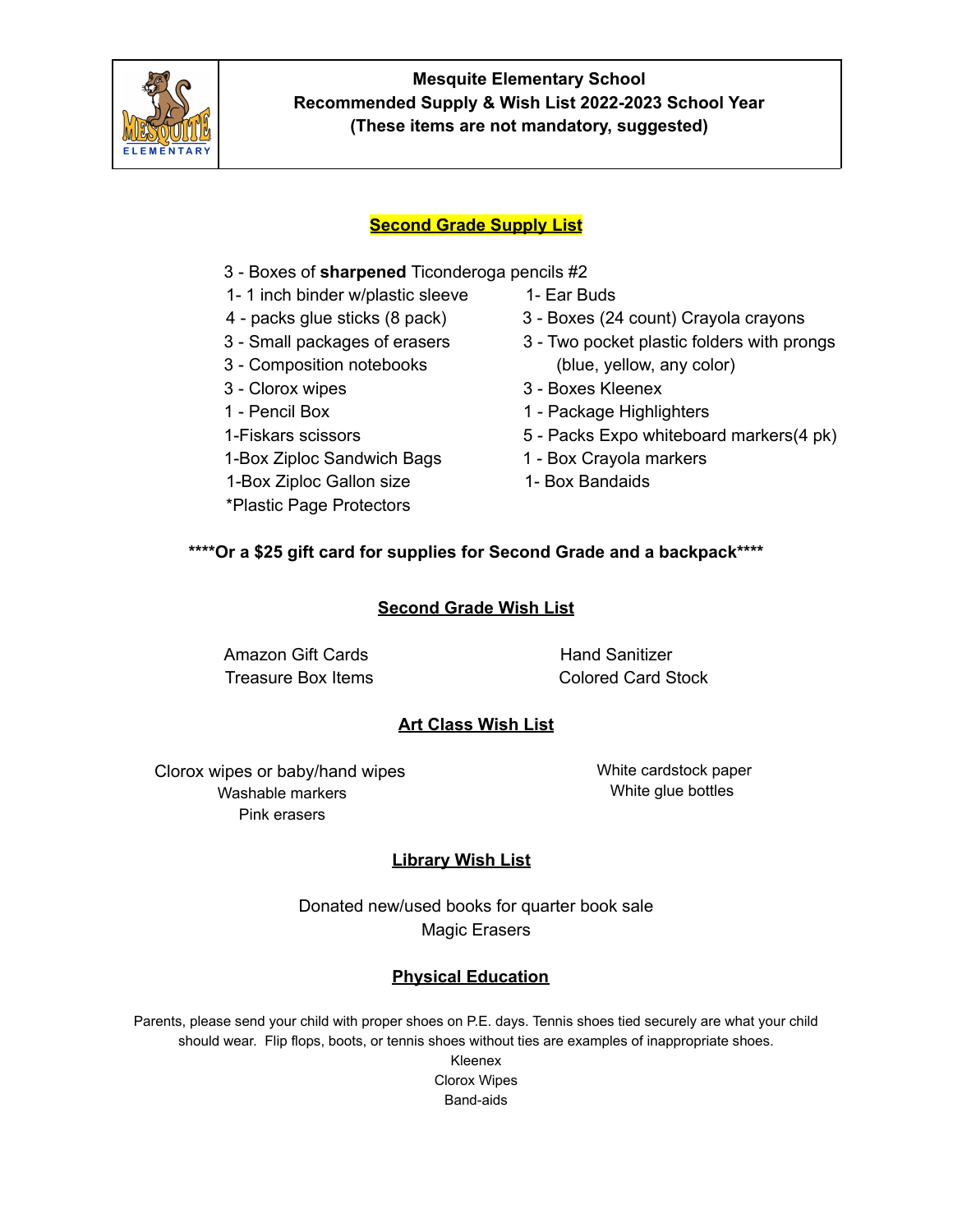

# **Third Grade Supply List**

- 3 Boxes (24 count) Crayola crayons
- 2 Two pocket folders w/brads (solid colors) (*Please do not write your child's name on folder)*
- 3 Box of Ticonderoga pencils #2
- 6 Glue sticks
- 1 Small packages of pink erasers
- 1 Watercolors
- 1 Box Crayola markers
- 2 Composition notebooks (1 black) (1 colored)
- 1 Ream of white copy paper
- 2 Boxes of Kleenex tissues (large size)
- 1 Expo Dry erase markers (thick)
- 1 Box of Large Ziploc bags
- 3 Container of Antibacterial wipes
- 2 Box of colored pencils
- 1 Scissors (medium size)
- 1 Half inch white binder with clear front pocket
- 1 Earbuds or headphones
- 1 Personal small plastic pencil sharpener
- 1 plastic pencil box to fit in desk

# **Third Grade Wish List**

Colored copy paper Lined notebook paper 1 - Pack pencil top erasers 1 - Box small ziploc bags

## **Art Class Wish List**

Clorox wipes or baby/hand wipes Crayola watercolor set Pink erasers **Black or colored Sharpies** Copy paper

# **Library Wish List**

Donated new/used books for the quarter book sale Ticonderoga Pencils 16 count crayons Magic Erasers

# **Physical Education**

Parents, please send your child with proper shoes on P.E. days. Tennis shoes tied securely are what your child should wear. Flip flops, boots, or tennis shoes without ties are examples of inappropriate shoes. Kleenex **Clorox Wipes** Corox Communications and Band-aids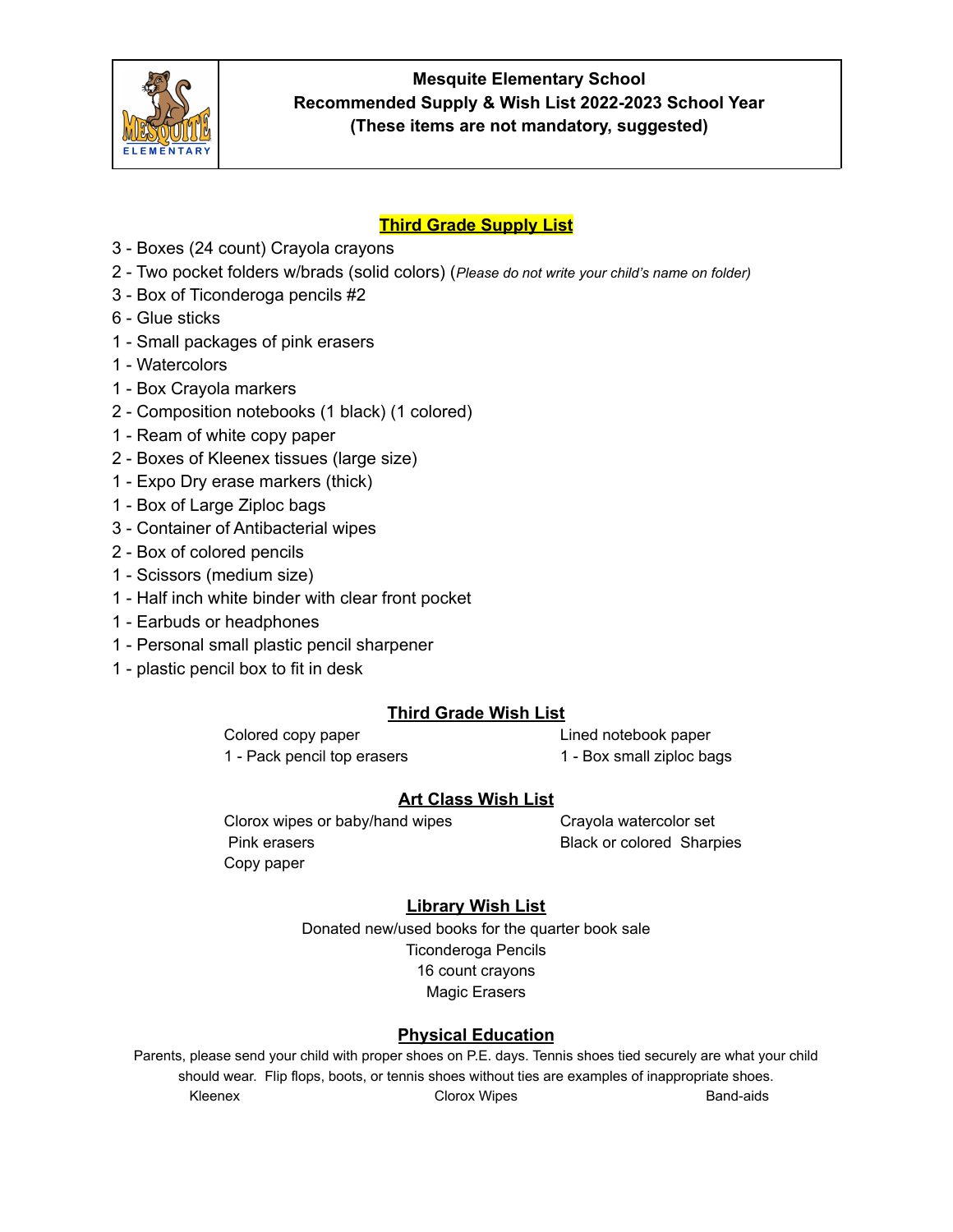

# **Fourth Grade Supply List**

- 1 Backpack (No Wheels, with side pocket for water bottle)
- 1 2 inch 3 Ring Binder
- 4 Two pocket folders with 3 Hole Punch (solid colors) *(Please send: 1 blue, 1 green, 1 red, & 1 yellow)*
- 2 Boxes of Ticonderoga #2 Pencils
- 1 Large Pencil Box OR Small Lunch Box to store materials
- 1 Pair of Student Scissors (Large)
- 4 Composition Notebooks (not spiral)
- 1- Small Package of Erasers (Pencil Toppers)
- 1 Set of Crayola Markers (thin) OR Crayola Colored Pencils
- 1- Crayons
- 1- Pack of White Board Markers
- 1- Headphones or Earbuds

#### **Fourth Grade Wish List**

Clorox wipes Kleenex Hand Sanitizer Extra Composition Notebooks White Elmers Glue Glue Sticks Band Aids **Pkg Lined Notebook Paper** Ream of Colored Cardstock **Ream of White Cardstock** Baggies (Gallon & Quart)

#### **Art Class Wish List**

Baby Wipes White copy paper White glue **Erasers** Sharpie markers- black or colored

#### **Library Wish List**

Donated new/used books for the quarter book sale Magic Erasers

#### **Music Education**

Recorders

## **Physical Education**

Parents, please send your child with proper shoes on P.E. days. Tennis shoes tied securely are what your child should wear. Flip flops, boots, or tennis shoes without ties are examples of inappropriate shoes.

Kleenex **Clorox Wipes** Clorox Of Clorox Nines **Band-aids**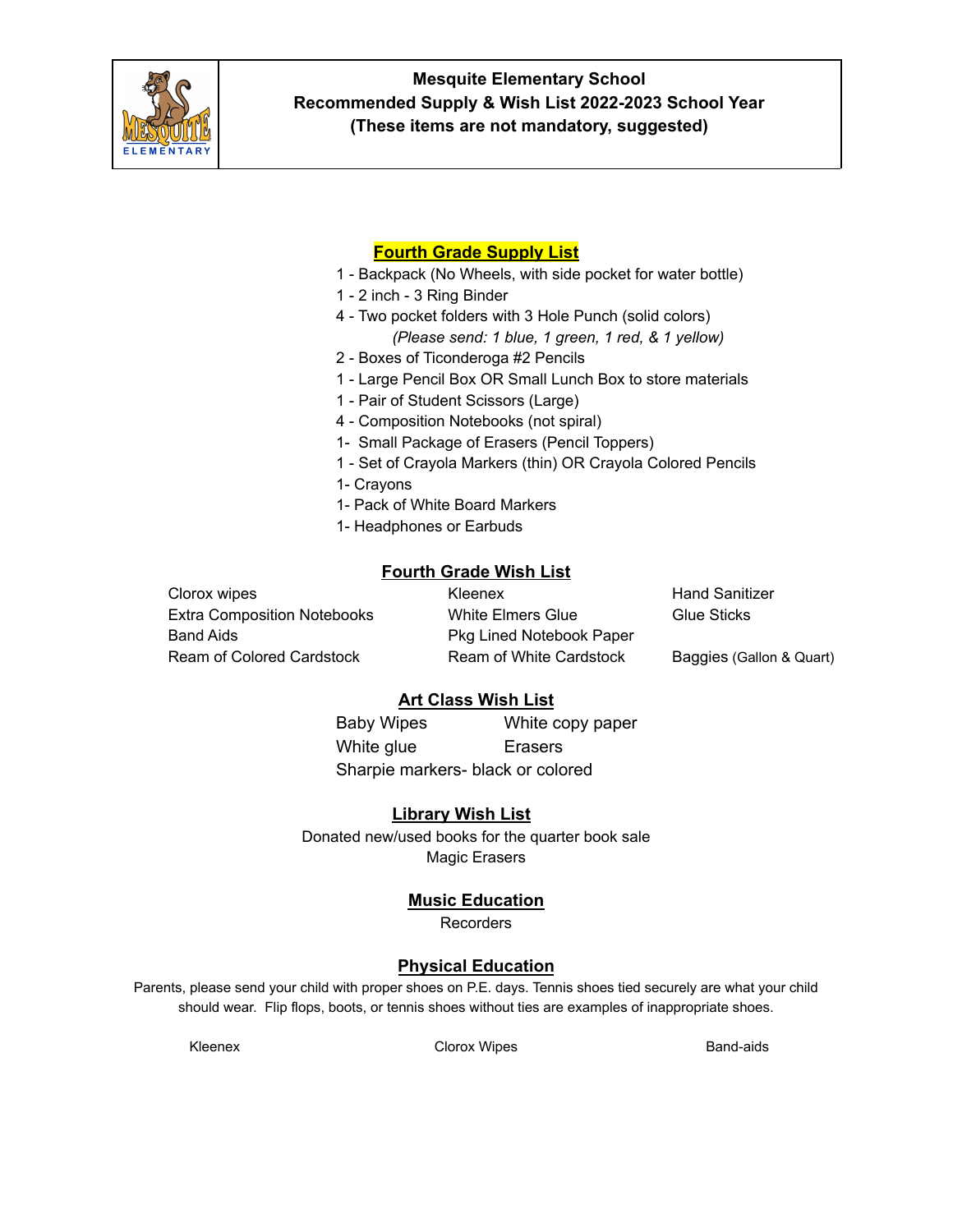

## **Fifth Grade Supply List**

- 1 1.5" Binder
- 2 hole punched pocket folders 1 red & 1 yellow (no brads)
- 4 Composition notebooks (2 black) (2 colored)

(*Please do not write your child's name on folders and notebooks)*

- 3- Packages of wide ruled lined notebook paper
- 3 Box of Ticonderoga pencils #2
- 4 Glue sticks
- 1 Bottle of white glue
- 1- Zipper supply pouch (labeled w/ name)
- 2 Boxes (24 count) Crayola crayons
- 1 Box Crayola markers
- 1 Box of Expo Dry erase markers
- 1 Box of colored pencils
- 1 Scissors (medium size, labeled w/ name)
- 2 Boxes of Kleenex tissues (large size)
- 2 Container of Antibacterial wipes
- 1 Headphones or earbuds

#### **Fifth Grade Wish List**

Colored copy paper Extra glue sticks Extra Black Expo Markers 1- Ream white copy paper 5th Grade Books Watercolors Hand Sanitizer

Post-its 1 - Personal pencil sharpener

Ziploc bags (all sizes) Paper Towels (select a size)

## **Art Class Wish List**

Clorox wipes or baby/hand wipes Crayola watercolor set Pink erasers

Black or colored Sharpies White copy paper

## **Library Wish List**

Donated new/used books to sell at quarter book sale

Ticonderoga Pencils

16 count crayons

**Tissues** Magic Erasers

## **Band & Orchestra Wish List**

Whiteboard Markers **Valve Oil** 

Unscented hand sanitizer Clorox Wipes Soft Cleaning cloth Violin/Viola/Cello Rosin Bass Rosin (Pop's brand) Kleenex

**Physical Education**

Parents, please send your child with proper shoes on P.E. days. Tennis shoes tied securely are what your child should wear. Flip flops, boots, or tennis shoes without ties are examples of inappropriate shoes. Kleenex **Clorox Wipes** Clorox Of Clorox Nines **Band-aids**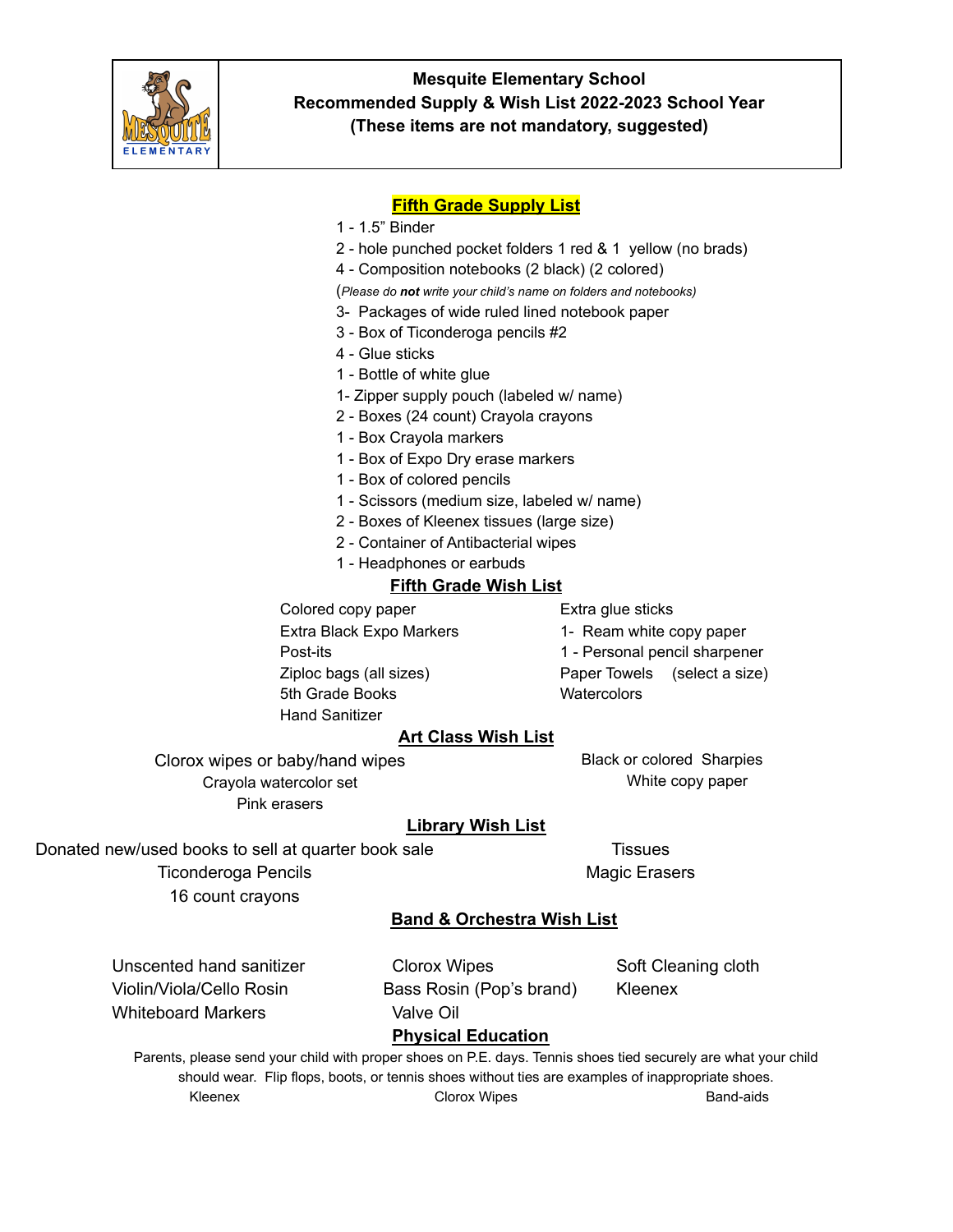

# **Sixth Grade Supply List**

At **all** times throughout the year, students should have:

- 1 Backpack\*
- 1 Binder: Schock/Welling 1" binder, Eberhardt 1.5" binder\*
- 1 Box of markers or crayons (or both if they'd like)\*
- 1 Box of sharpened colored pencils\*
- 1 Package of notebook paper
- 4 Notebooks: Schock/Welling composition notebooks, Eberhardt Spiral (red, blue, green or purple)
- 1 pair of earphones/earbuds\*
- 1 Highlighter (Eberhardt)
- 3 Glue sticks
- 2 2 pocket folders (yellow and red)\*
- 3 Boxes of Ticonderoga pencils #2
- 2 Packages pink erasers
- 1 Black Sharpie
- 1 Scissors\*
- 1 Box of Expo Dry Erase Markers
- 1 Box Tissues
- 2 Container of Antibacterial wipes
- 1 Pencil pouch or pencil box\*

\*Please label personal items which will be kept in your students backpack. All other items will be

Extra expo markers **Extra expo markers** Ziploc Bags (any size) **Napkins** Index cards Color copy paper Color card stock Lysol/Clorox wipes Watercolor Paints

# community property. **Sixth Grade Wish List**

Clorox wipes or baby/hand wipes

# **Art Class Wish List**

Washable markers Pink erasers **Library Wish List** Black or colored Sharpies White cardstock paper

**Tissues** Magic Erasers

Donated new/used books to sell at quarter book sale

Ticonderoga Pencils

16 count crayons

# **Band & Orchestra Wish List**

Whiteboard Markers **Valve Oil** 

Unscented hand sanitizer Clorox Wipes Content Content Content Content Content Content Content Content Content Content Content Content Content Content Content Content Content Content Content Content Content Content Content Violin/Viola/Cello Rosin **Bass Rosin (Pop's brand)** Kleenex

# **Physical Education**

Parents, please send your child with proper shoes on P.E. days. Tennis shoes tied securely are what your child should wear. Flip flops, boots, or tennis shoes without ties are examples of inappropriate shoes. Kleenex **Clorox Wipes** Corox Communications and Band-aids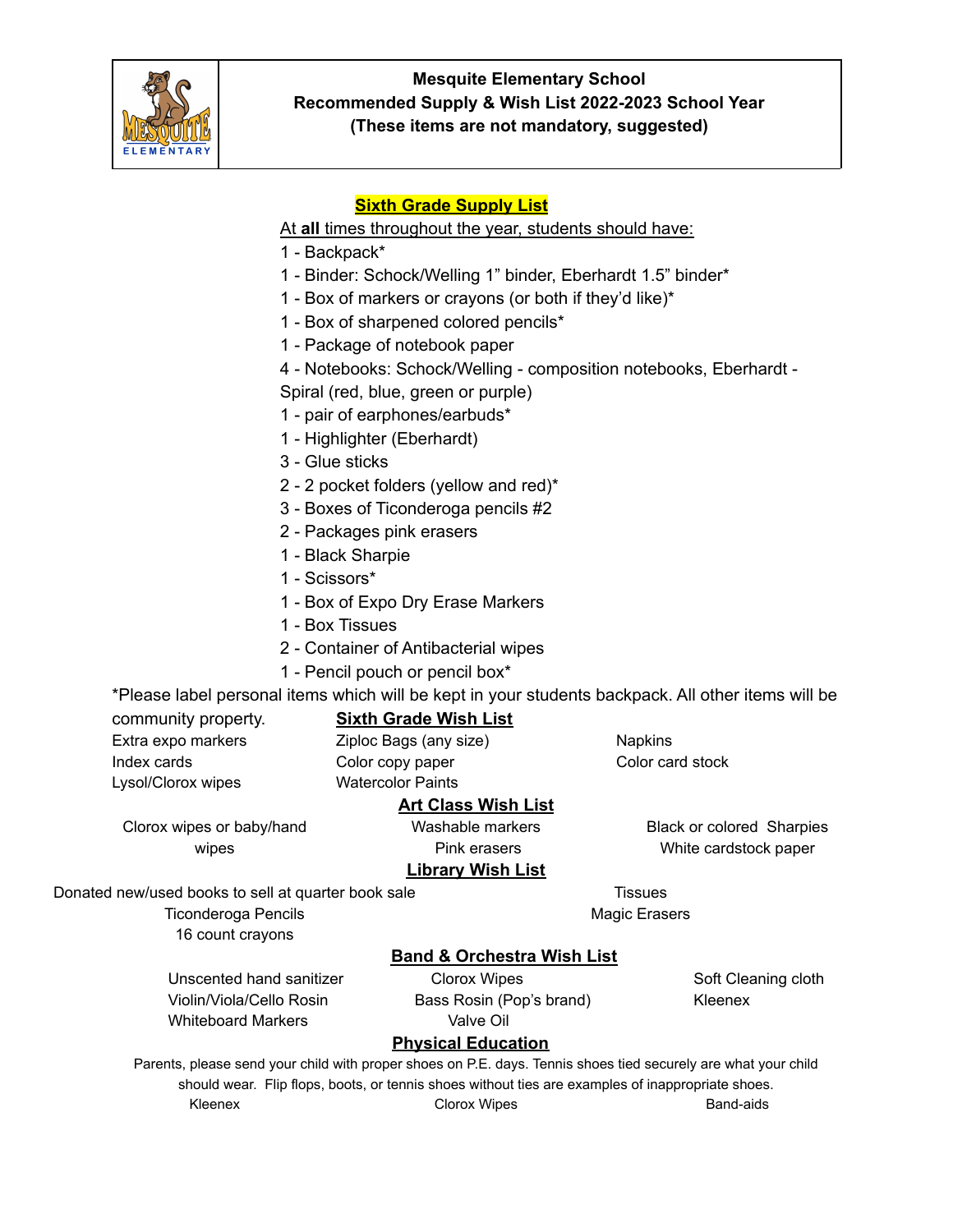

# **Gifted Supply List**

1 - One inch 3 ring binder with dividers (to be used for Gifted only) 3 - One subject spiral notebooks (1 for Math and 2 for ELA) Pencil bag for 3-ring binder **Highlighter** College Ruled notebook paper Basic calculator (6th grade only)

# **Gifted Wish List**

Expo dry erase markers/Erasers Disinfectant wipes Inexpensive mechanical pencils **Tissue** Paper towels College ruled notebook paper

# **Dual Gifted Sixth Grade for General Classroom (Homeroom Teacher)**

Students in BOTH ELA and Math ALP

- 1 Two pocket folder any color (Science/ Social Studies)
- 1 pair of earphones/earbuds

\*Please note, students will NOT be required to purchase the general sixth grade supply items if in dual ALP. The above is all that is needed.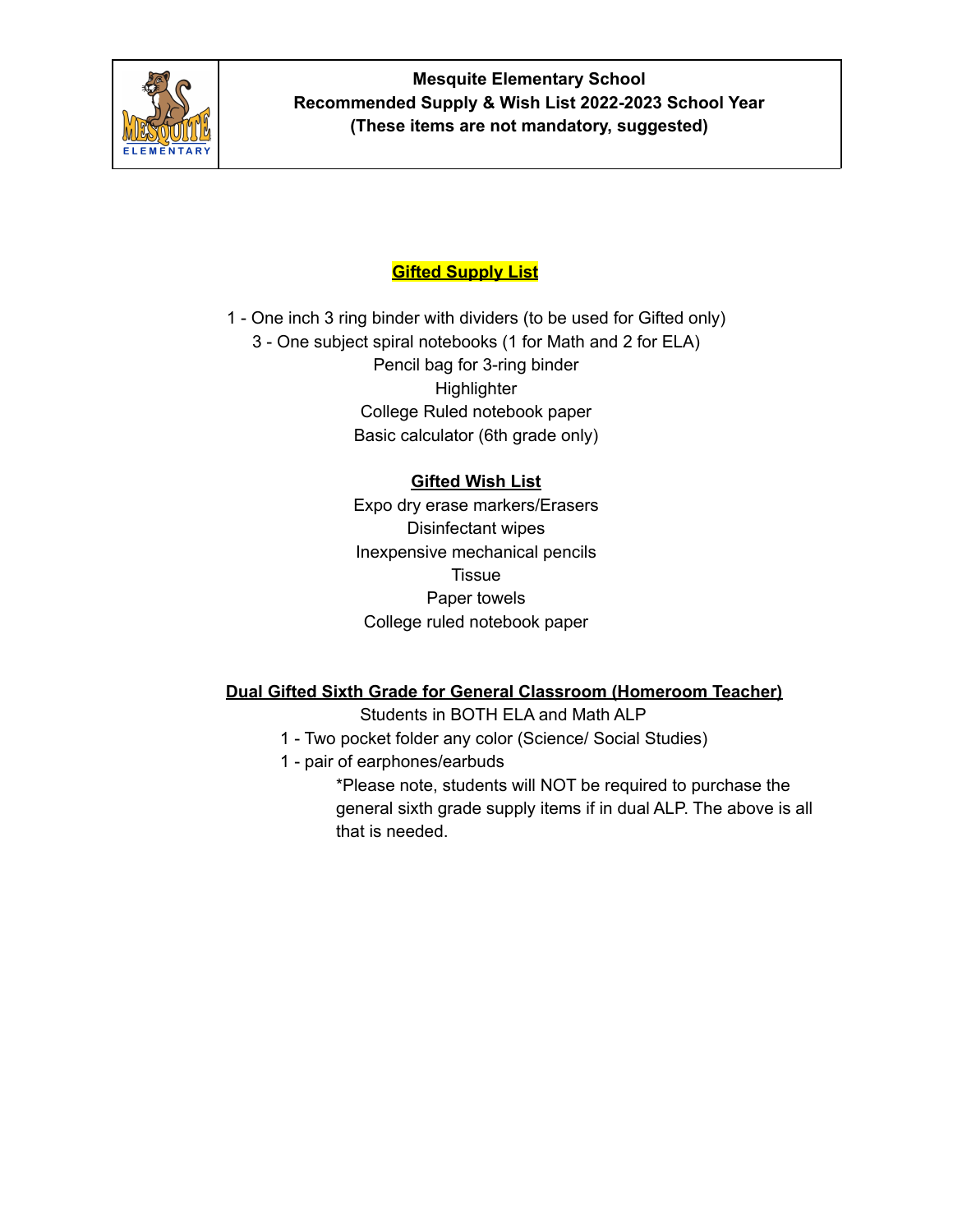

## **Mesquite Elementary School Recommended Supply & Wish List 2022-2023 School Year**

#### **Performance Academy Supply List**

*Required Items - To be kept by the student and have with them daily, and not to be shared with other students.*

Chromebook (provided by district) Headphones or earbuds (wired not wireless) Pens - blue or black; red **Highlighters** 1" binder with dividers OR accordion file 3 - 4 spiral notebooks Supply box for art supplies if enrolled as art as elective

Colored Pencils Pencils *(mechanical with extra lead OR traditional with a personal pencil sharpener)* Index cards **Sharpies** 

#### **Wish List Items - To be kept in classroom**

Clorox Wipes Kleenex Expo Dry Erase Markers Scotch Tape Glue sticks

#### **Art Class Wish List**

Clorox wipes or baby/hand wipes Crayola watercolor set Pink erasers

Black or colored Sharpies White copy paper

#### **Library Wish List**

Donated new/used books to sell at quarter book sale Ticonderoga Pencils

16 count crayons **Tissues** 

#### **Band & Orchestra Wish List**

Clorox Soft Cleaning cloths

Kleenex Unscented hand sanitizer Violin/Viola/Cello Rosin Bass Rosin (Pop's brand) Whiteboard Markers